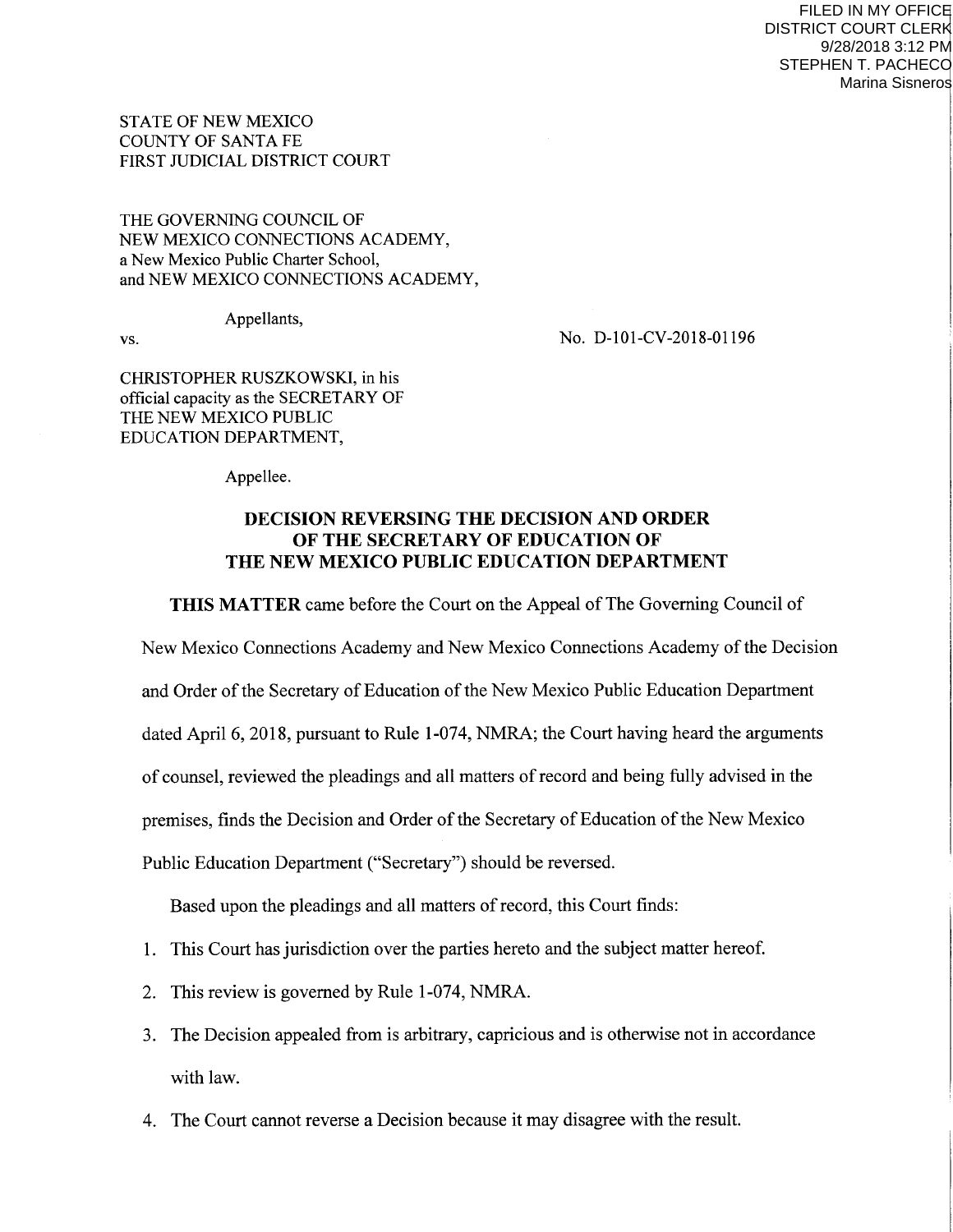Such a ruling "is arbitrary and capricious if it is unreasonable or without <sup>a</sup> rational basis, when viewed in light of the whole record." Id.  $\P$  17 (internal quotation marks and citation omitted). Though we must perform a whole record review, "[w]e must be careful not to substitute our own judgment for that of the agency . . . ." *Id.* Rather, "we must consider all evidence bearing on the findings, favorable or unfavorable, to determine if there is substantial evidence to support the result." Tom Growney Equip. Co. v. Jouett, 2005-NMSC-015, ¶ 13, 137 N.M. 497, 113 P.3d 320 (intemal quotation marks and citation omitted). "Where the testimony is conflicting, the issue on appeal is not whether there is evidence to support <sup>a</sup>contrary result, but rather whether the evidence supports the findings of the trier of fact." Id. (intemal quotation marks and citation omitted).

Sais v. NM Dept. of Corrections, 2012-NMSC-009, ¶16, 275 P.3d 104.

5. ln resolving ambiguities in a statute or regulation which an agency is charged with

administering, the Court will generally defer to the agency's interpretation if it implicates

agency expertise but not to its statutory interpretation which is reviewed as a matter of

law.

... A ruling by an administrative agency is arbitrary and capricious if it is unreasonable or without a rational basis, when viewed in light of the whole record. Snyder Ranches, Inc. v. Oil Conservation Comm'n, 110 N.M. 637, 639, 798 P.2d 587, 589 (1990); see Hobbs Gas Co. v. N.M. Serv. Comm'n, 115 N.M. 678, 680, 858 P.2d 54, 56 (1993) (stating that burden on review of administrative decision under arbitrary and capricious standard is to show that the decision is "unreasonable or unlawful.") In making these determinations, we must remain mindful that "in resolving ambiguities in the statute or regulations which an agency is charged with administering, the Court generally will defer to the agency's interpretation if it implicates agency expertise."  $Atlixco$ , 1998-NMCA-134, ¶ 30, 125 N.M. 786, 965 P.2d 370; see Chavez, 1996-NMSC-070, ¶ 21, 122 N.M. 579,929P.2d971. Further, "[t]raditionally, cases have uniformly held the hearing of an administrative appeal at the district court level is an appellate procedure, not a trial de novo." Groendyke Transp., Inc. v. N.M. State Corp. Comm'n,101 N.M. 470,476,684P.2d 1135, 1141 (1984) (emphasis added). "It is not the function of the trial court to retry the case ... admit new evidence unless under an [statutory] exception ... or substitute its judgment for that of [an administrative agency]." Id. (internal citations omitted). However, we will not defer to the Commission's or the district court's statutory interpretation, as this is a matter of law that we review de novo. See Mutz v. Mun. Boundary Comm'n, 101 N.M. 694, 697-98, 688 P.2d 12, l5-16 (1984).